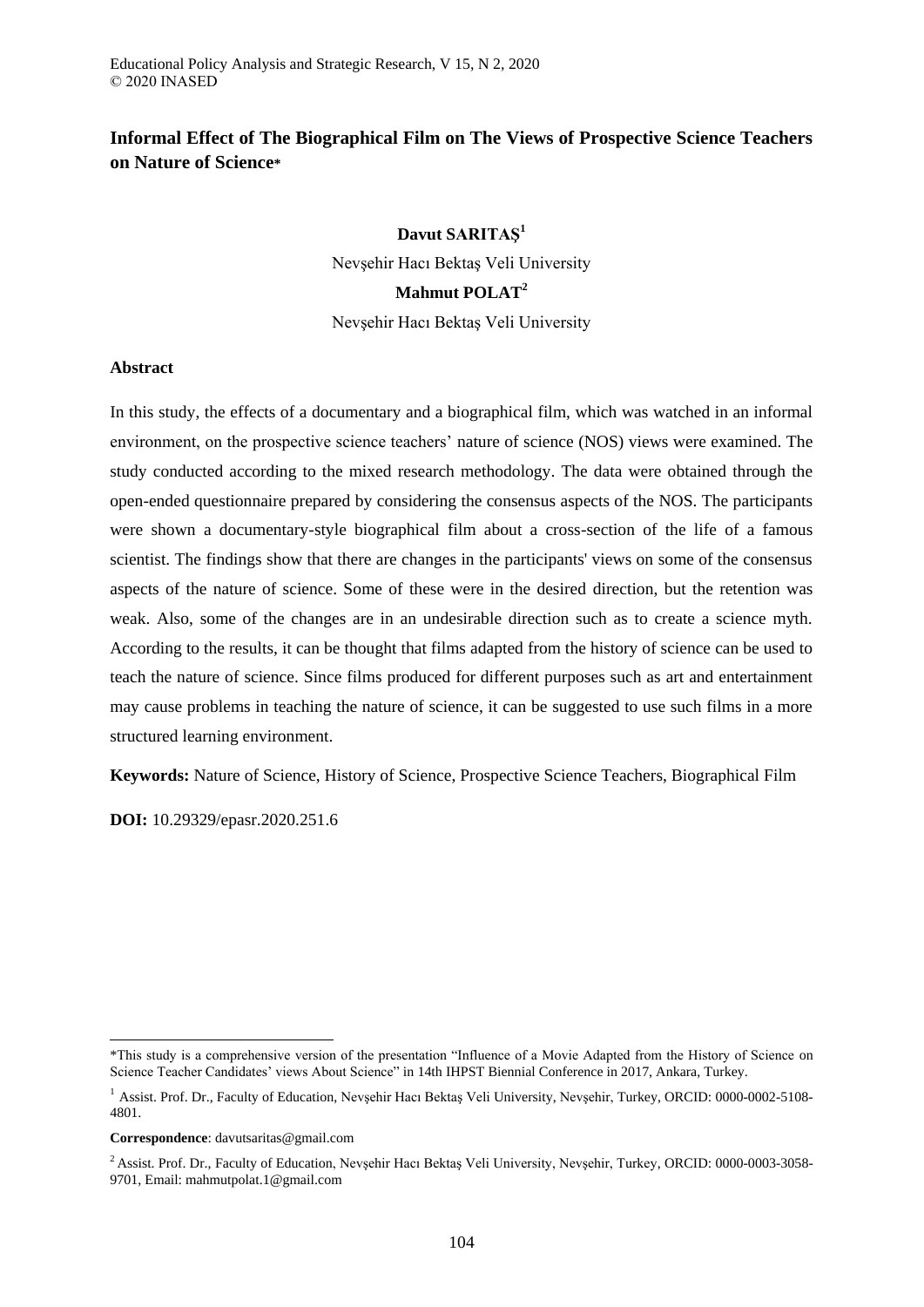#### **Introduction**

The nature of science brings together fields that study science, such as the history, sociology, and philosophy of science, and other fields that do not study science, such as psychology. In this way, the nature of science becomes the subject of an interdisciplinary effort to understand what science is, its function, how the scientific community is organized, and how science and society affect each other (McComas, Clough & Almozroa, 1998). Understanding the nature of science is necessary, not only for experts but for all those studying. Accordingly, science-literate individuals should have understanding and actions regarding some aspects of science and scientific knowledge (National Research Council [NRC], 2013; Ministry of Turkish National Education, 2006, 2018).

If the different definitions put forward regarding the content of the nature of science should be examined, emphasis can be seen on the fact that science is a human activity. For example, when the approach known as consensus view (Abd-El-Khalick, Bell, & Lederman, 1998), which is largely structured by Lederman (2007) and known as the most adopted approach in the literature, is examined; Among the elements of the nature of science, which scientists and philosophers of science have reached consensus and are capable of covering all sciences, are science influences from social and cultural values (social and cultural influence). In addition, although it is not generally accepted as consensus, the nature of a widespread science is that science is part of social and cultural traditions (McComas & Olson, 2000). On the other hand, Matthews (2012) emphasizes the philosophy of science and especially its history and proposes it as a context for the teaching process in discussing and questioning the general features of science in social, cultural and ethical dimensions.

Different methods and / or strategies are proposed for how the nature of science should be taught. According to the implicit strategy, the learner will learn the nature of science when he is involved in the process. According to some researchers, due to the lack of direct focus on the nature of science, it is considered limited in teaching NOS (Lederman, 1992; Abd-El-Khalick & Lederman, 2000a). Against this, it is the explicit-reflective strategy, which is a more developed version of a strategy previously referred to as a direct strategy in the literature. The difference of this strategy from the previous one is that it gives the learner the opportunity to think, evaluate and infer about the nature of science in the process and to move the elements of the nature of science (especially the elements defined by the consensus view) into the learning environment (Abd-El-Khalick & Lederman, 2000a; Akerson & Volrich, 2006). Finally, according to the historical strategy, in the teaching process of the nature of science, the life of the scientists and the conditions such as science adventures or the story of an invention are tried to be brought into the classroom environment and thus, the learners are given a scientist perspective. In this way, the nature of science is taught in the teaching process (Seker  $\&$ Welsh, 2006). From the point of view of the strategies/methods proposed for teaching the nature of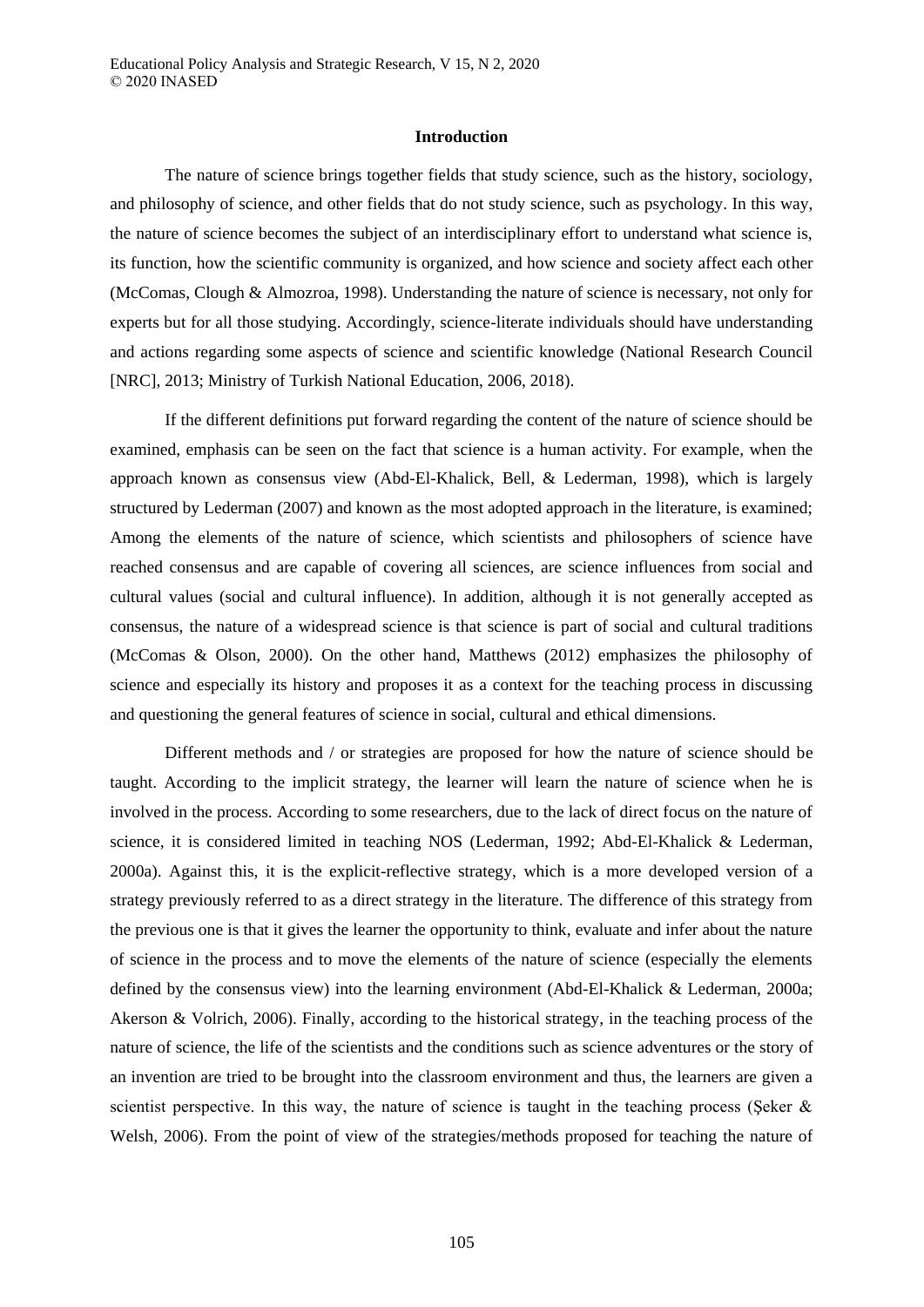science, it is clear that the historical strategy will give faith to learners to make sense of a social phenomenon like a social scientist.

Matthews (2015), states that science subjects will become more concrete and understandable in a science teaching environment structured through examining the lives and studies of scientists. This is possible with the history of science. However, although the integration of HOS into the teaching process is difficult (Abd-El-Khalick & Lederman, 2000b), it is known that this approach is effective for prospective science teachers to understand the nature of science (Lin & Chen, 2002). On the other hand, science and history of science are phenomenon in which individuals interact in informal environments, especially through media such as films, documentaries, etc (van Dijck, 2006; Lewenstein, 1995).

Media has a dizzying effect in guiding individuals and hence societies (Çelebi & Çopur, 2019; Aydemir & Demirkan, 2018). Therefore, it is an undeniable fact that the media, which is a part of the out-of-school learning environment, plays an important role in learning, creating perception, developing opinions and understanding. Films, which are one of the media channels, carry ideas and information more effectively than written texts (Cohen, 1999 as cited in Trier, 2002). In this regard, movies are one of the tools that indirectly affect the cultural views of people (Jarvie, 1970). The use of movies in teaching and teacher training has been suggested for some time (Tan 2006; Trier 2002).

From the point of view of science education, there are many factors (TV, social media, magazines, newspapers, travels, etc.) in out-of-school learning environments, as well as movies and television programs, and it is known to be effective in the development of science literacy (Kavak, Tufan & Demirelli 2006; Dhingra, 2003). When the science education literature is analyzed, it is seen that the use of films in science education is also recommended (Sürmeli, 2012; Cavanaugh & Cavanaugh, 2004; Segall, 2002). However, the results obtained from some studies on the use of films and television programs show that especially films based on fiction and science (eg science fiction) cause misconceptions (Bixler, 2007; Barnett, Wagner, Gatling, Anderson, Houle & Kafka, 2006). On the other hand, there are studies showing that presenting biographies and scenes that encourage thinking from historical documentary films in a context-based learning environment are useful in open-reflective teaching of certain dimensions of the nature of science (Seçkin Kapucu, Çakmakçı & Aydoğdu, 2015; Çakmakcı, 2017).

Apart from the studies for the formal use of different film types; the informal and incidental (encountered in daily life out of the school) effect of films inspired by the history of science on their understanding of the nature of science is also important. It is also known that such films are not produced with specific didactic purposes, such as the teaching of the nature of science. No studies have been found on the informal effect of such films on views about the nature of science. On the other hand, it is clear that the use of media tools in science education is a requirement today. For this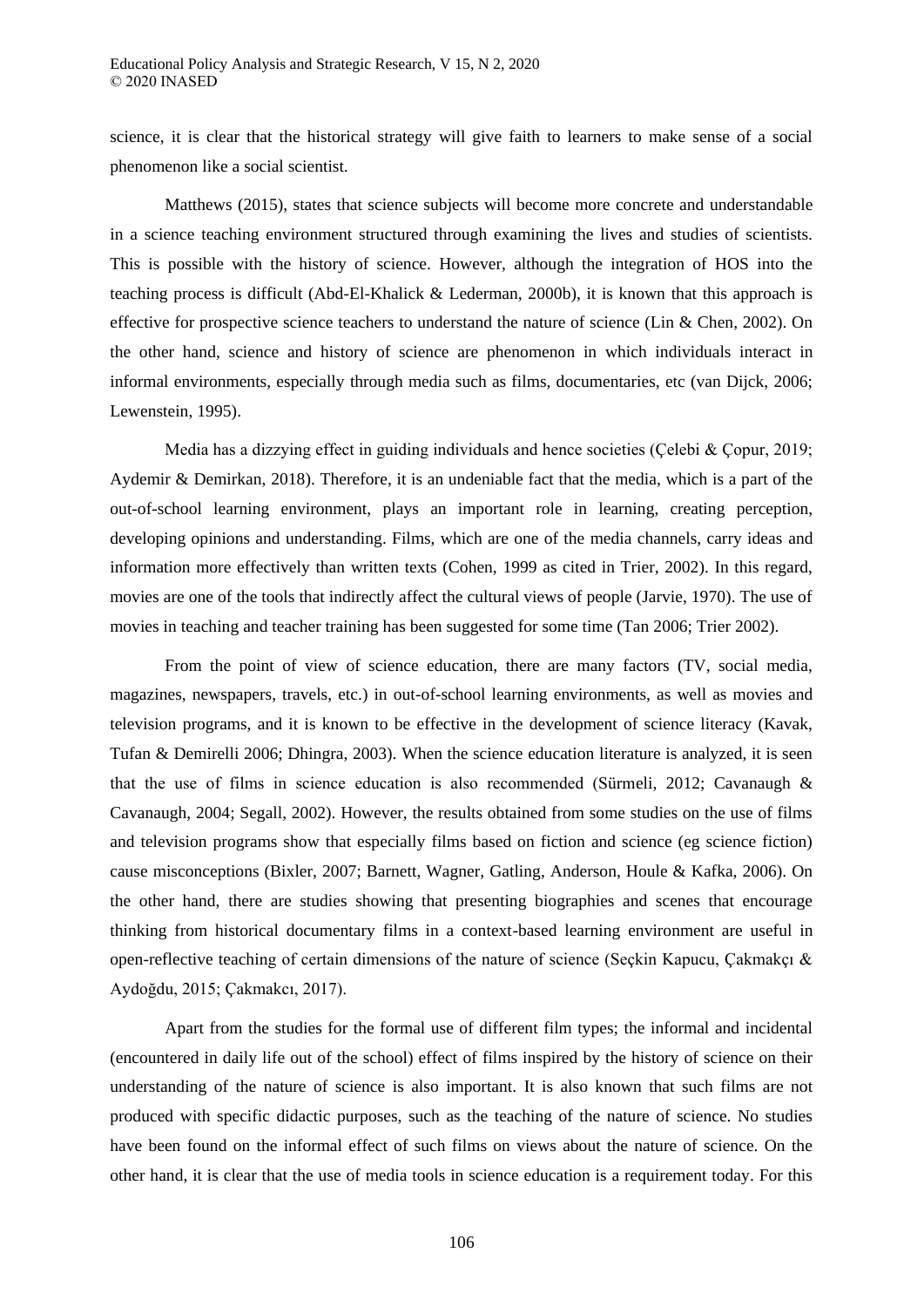reason, teachers have the greatest responsibility in the development of science students' ability to evaluate such films and in the effective use of such films in science education (e.g. Critical Media Literacy, Torres & Mercado, 2006). At this point, it may be important to determine the impact of such films on teachers 'and prospective teachers' views on nature of science. As a matter of fact, in the teaching of the nature of science, it is necessary to focus primarily on teachers who are the determinants of the teaching environment (Lederman, 1992). In this respect, the aim of this study is to determine the effects of the film adapted from the well-known scientist's biography on the prospective science teachers' views about NOS.

For the NOS framework, this study was based on a consensus view. According to the consensus view, instead of detailed discussions, science and scientific knowledge characteristics that are widely accepted in all fields (science, sociology, history of science and philosophy) should be taught (Brunner & Abd-El-Khalick, 2020). The aim of this view is to provide an appropriate and accessible understanding of both k12 and university students (Irzık & Nola, 2011). Different criticisms have been made for this view for a while (Allchin, 2017). However, in recent years, this view has become very effective as a specific NOS specification and has been adopted in many countries of the world as a template for curriculum creation and research for students 'and teachers' NOS insights. (Hodson & Wong, 2017). The aspects of the nature of general science in the field mentioned by the consensus view are as follows; (1) scientific knowledge, which includes "facts," "theories," and "laws" is both reliable and tentative, (2) empirically based, (3) subjective and/or theory-laden,(4) partly the product of human imagination and creativity,(5) subject to a distinction between observations and inferences, (6) and influenced by social and cultural factors; (7) and theories and laws are different types of knowledge (Lederman, 2007). These aspects adopted by the consensus view can be taught through the historical approach, which is one of the methods for teaching the nature of science (Niaz, 2016). For this reason, in this study, it is insulted from the idea that the consensus view constitutes a minimum ground that can be encountered in the history of science in general.

## **Research questions**

In this context, research questions are;

- 1. Is the film effective to change the NOS views of prospective science teachers?
- 2. Is the change on NOS views of prospective science teachers, permanent?
- 3. How do prospective science teachers express the reasons for the change in their views?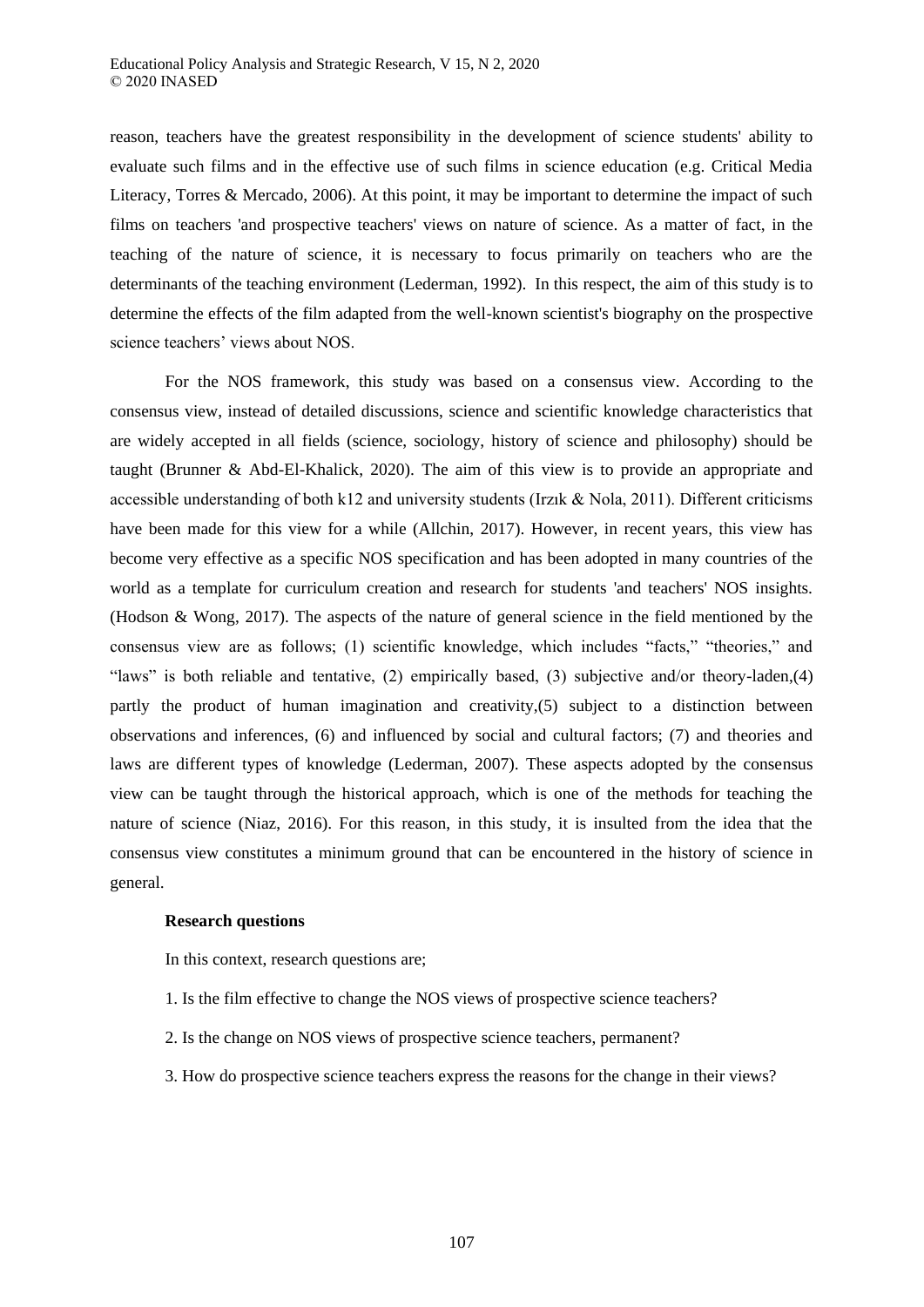#### **Method**

## **Desing**

In the study, qualitative data were collected concurrently within the experimental model as the single group pretest-posttest form and the retention was measured one month after the study. The subquestions of the study expand the scope of the study and required different data sets in this context. The  $1<sup>st</sup>$  and  $2<sup>nd</sup>$  problems require quantitative and the  $3<sup>rd</sup>$  problem requires qualitative data. The quantitative and qualitative data collected were analyzed and identified separately with appropriate methods but interpreted together. Considering these basic features of the study, it seems to be appropriate from the methodological point of view that embedded design of the mixed method can be used in the study. The main goal in a mixed methods research, based on multiple data collection by using different strategies, methods, and approaches, is to understand research problems better by combining qualitative and quantitative approaches (Johnson & Turner, 2003; Creswell, 2006). On the other hand, one of the important aims of mixed method researches is to expand the scope of the study by using different methods for the components of the research (Greene, Caracelli & Graham, 1989). Embedded design from mixed methods research designs allows a better understanding of what is being studied by enabling broad and alternative viewpoints (Creswell, 2003). The qualitative stages are integrated to support the experimental design (pre-experimental, post-experimental or onexperiment), which is recommended for situations where single data sets are not enough and different questions requiring different data sets need to be answered (Creswell & Plano Clark, 2011).

## **Participants**

This study was carried out with the second- and third-year prospective science teachers (PTS) attending to science education department of a university in Turkey. A total of 72 (16 men and 56 women) PST participated in the study (43 are in the  $3<sup>rd</sup>$  semester and 29 are in the  $5<sup>th</sup>$  semester). Participants were selected from PST who haven't taken HOS and NOS courses. PST with high, medium and low-grade point averages participated in the study. In addition, the participants were selected among the pre-service teachers who could not have any knowledge and experience of the film that was used in this study.

## **Data Collection Instrument**

A questionnaire consisting of open-ended questions prepared by the researchers was used to collect data. While preparing the questionnaire literature about nature of science in science education was examined ("consensus view", Lederman, 2007; Mc Comas et al., 1998). In this respect, the questionnaire includes seven propositions expressing the aspects of NOS and participants are required to write their justifications about each proposition. The general structure of the questionnaire is as follows (Table 1).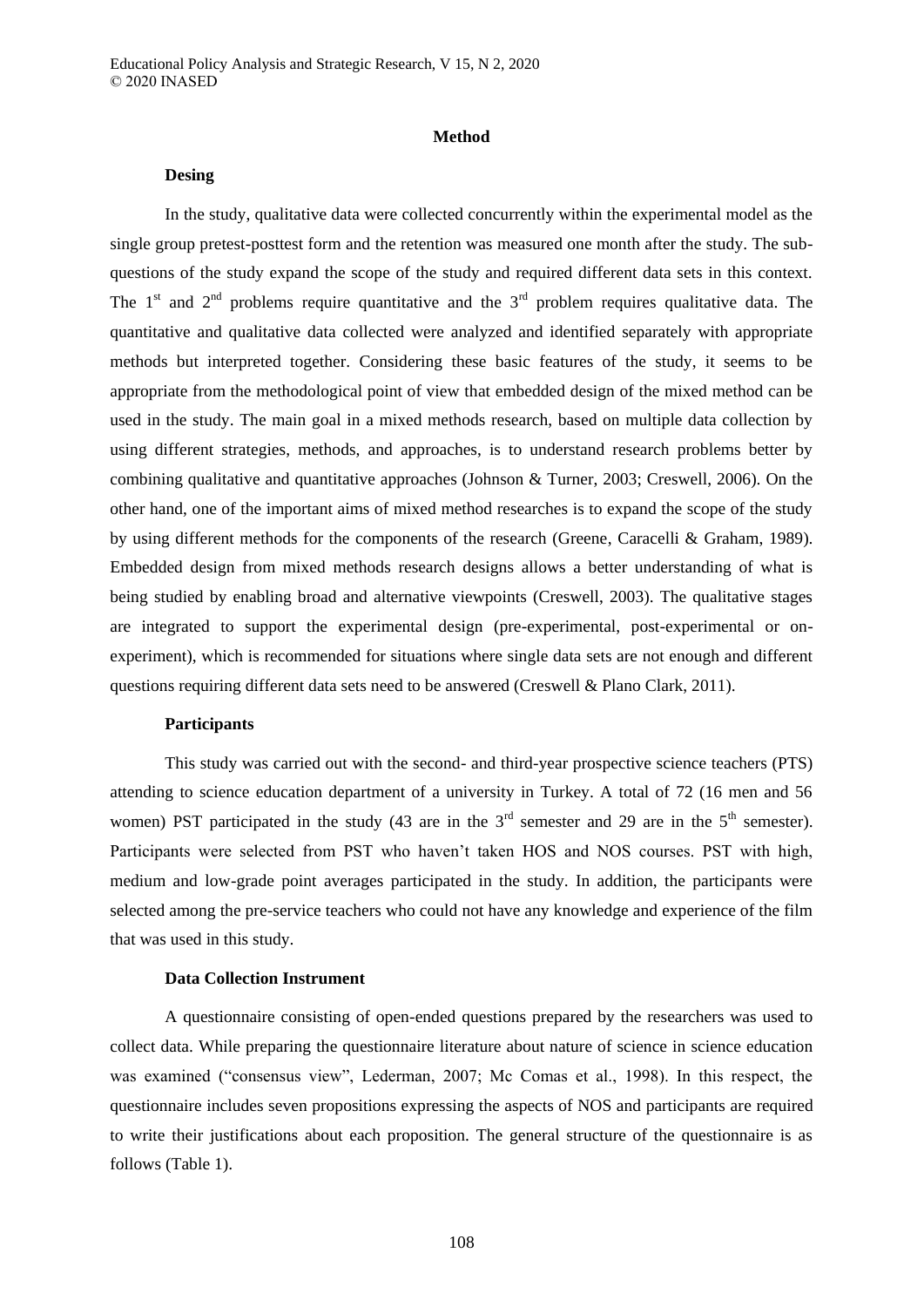| Propositions                                                              | Ouestion                     |
|---------------------------------------------------------------------------|------------------------------|
| P1. Scientific knowledge has a changeable feature.                        |                              |
| P2. Scientific knowledge is based on experiment and observation.          |                              |
| P3. Scientific knowledge has a subjective side.                           |                              |
| P4. Imagination and creativity have an impact on the production of        | What do you think about this |
| scientific knowledge.                                                     | claim? Please explain with   |
| P5. Scientific knowledge is affected by the social and cultural structure | justifications.              |
| of the environment in which it is produced.                               |                              |
| P6. Observation and inference are different actions in science.           |                              |
| P7. Theories and laws in science are different types of knowledges.       |                              |

**Table 1.** The general structure of the questionnaire

# **Procedure**

The pre-application of questionnaire (pre-test) was at the beginning of the semester (2016- 2017) in the first week. After the application, the prospective teachers were informed about watching the film. In the second week, the film was watched together with the participants. Participants were reminded that they can take notes. In order to create an informal environment. Informal and more flexible incidental learning take place in an environment that is not structured and has no clear orientation (Marsick and Watkins, 1990). Therefore, the film was watched at the weekend and a comfortable environment was created for the participants. In the study, the film named "Einstein and Eddington", which was broadcasted in 2008 and was not broadcasted in Turkey was watched. This film is both biographical and documentary (Martin, 2008). The film was chosen due to it was not science fiction. Because science fiction movies can hamper individuals' ability of understanding and critical thinking about science (National Science Foundation [NSF] 2000). It was also reported and advised that this film is about some aspects of the nature of science in a philosophical analytical review (Kapucu, 2016) and handbook (e.g. Yenice, 2015).

Scenarist Peter Moffat, who writes science fiction, wrote about the process of Einstein's developing general relativity theory in the context of that period's social and political environment (Martin, 2008). The film was watched with Turkish subtitles. The subtitle was checked by an expert who knows Turkish and necessary corrections were made. After watching the film, the questionnaire was given for the second time (post-test) to the prospective science teachers (Table 2). After one month, the questionnaire was applied to the same group for the third time to determine the retention of the film. In the first week, there was no content about the nature of science. Therefore, it was assumed that the course did not have content that directly influenced the participants' understanding of the nature of science.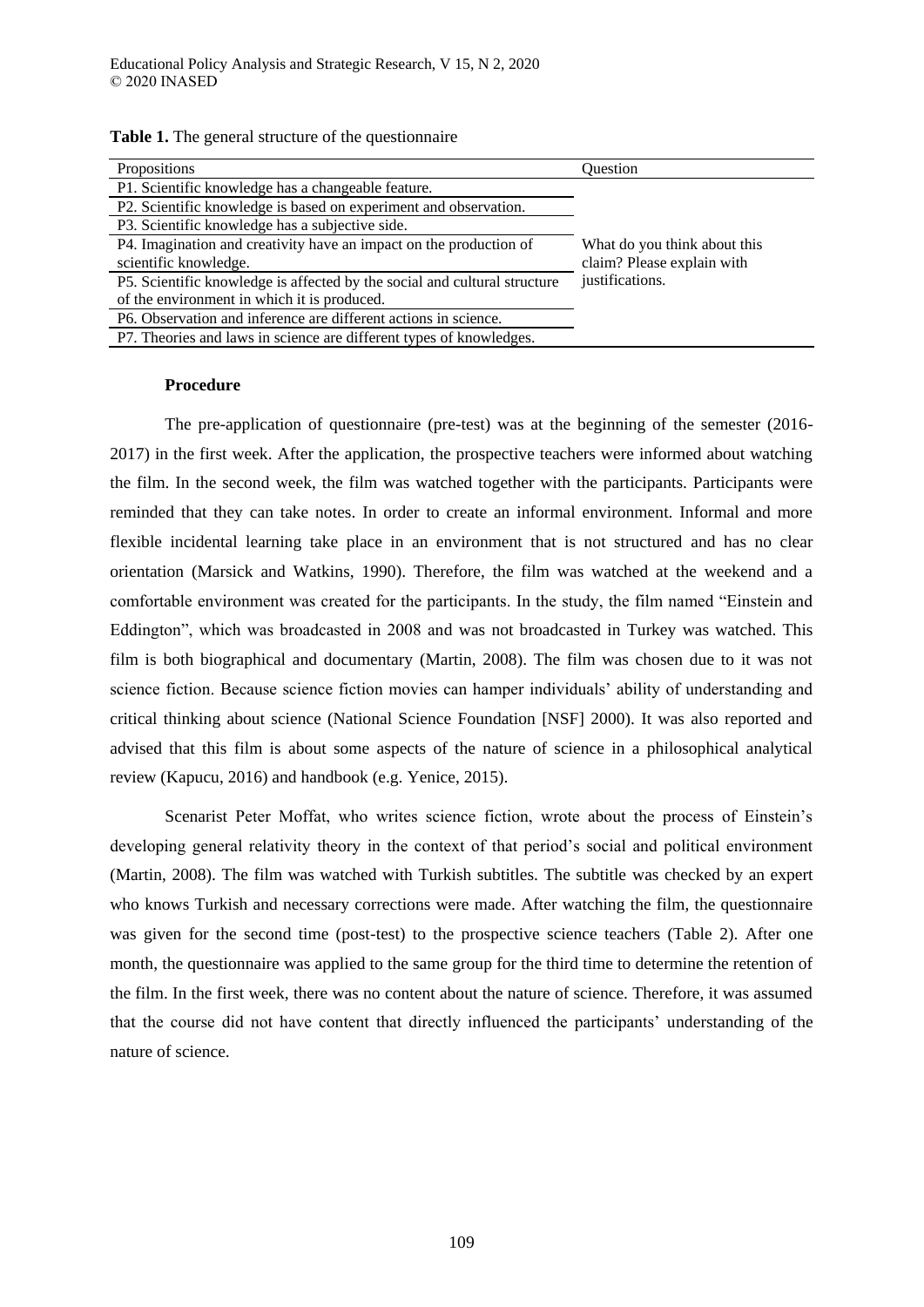| <b>Applying Questionnaire</b>                  | Purpose                                                          |
|------------------------------------------------|------------------------------------------------------------------|
| $1st$ application of the questionnaire         | Determining participants' views before the film.                 |
| $2nd$ application of the questionnaire         | To investigate the views of the participants and the relation of |
|                                                | views of the participants with the film.                         |
| $3rd$ application of questionnaire (retention) | Determining retention of the film on participants' views.        |

#### **Table 2.** Data collection process

### **Data Analysis**

### *Quantitative analysis*

For the first two research questions of the study, the data obtained from the questionnaire were analyzed quantitatively. Qualitative data to be analyzed should be semantically divided into some categories to be graded (Abeyasekera, 2005). The answers of participants are divided into some semantic categories to determine whether they agree with the given propositions about nature of the science. The data were scored using rubric containing the qualifiers of these categories.

## **Table 3.** Rubric format

| Category         | Justifying the<br>preposition                             | Accepting the<br>preposition                      | Opposing the<br>preposition           | No relation or No<br>answer                                                |
|------------------|-----------------------------------------------------------|---------------------------------------------------|---------------------------------------|----------------------------------------------------------------------------|
| Score            |                                                           |                                                   |                                       |                                                                            |
| <b>Oualifier</b> | Reasonable<br>expressions,<br>justifications,<br>examples | Accepting without<br>justification,<br>confirming | Nonacceptance,<br>refusal expressions | Expressions that<br>are not related to<br>the proposition or<br>no-answers |

## *Qualitative analysis*

In order to support quantitative findings and to answers the third research question, after the posttest, data were analyzed qualitatively. In the qualitative descriptive analysis, the propositions given in the questionnaire were used as a framework. The causal explanations made by the participants for these propositions were examined, some themes were formed based on the data that form a whole, even though they were directed towards different propositions. Data were organized and interpreted under the propositions expressing the themes obtained (Miles & Huberman, 1994).

### **Validity and reliability**

The propositions that constituted the items on the questionnaire used in the study were taken from the literature (e.g. Lederman, 2007; Lederman, Abd-El-Khalick, Bell, & Schwartz, 2002). The rubric used in the evaluation of the answers was prepared based on expert opinions. In addition, after the questionnaire was prepared, it was applied to a group of 27 people for a pilot study. While evaluating the results of the pilot study according to the rubric, Turkish expressions of some of the propositions were revised and edited. Then, the questionnaire has taken its final form. After the main study, both quantitative and qualitative analysis of some of the data (N1: 25) were graded by a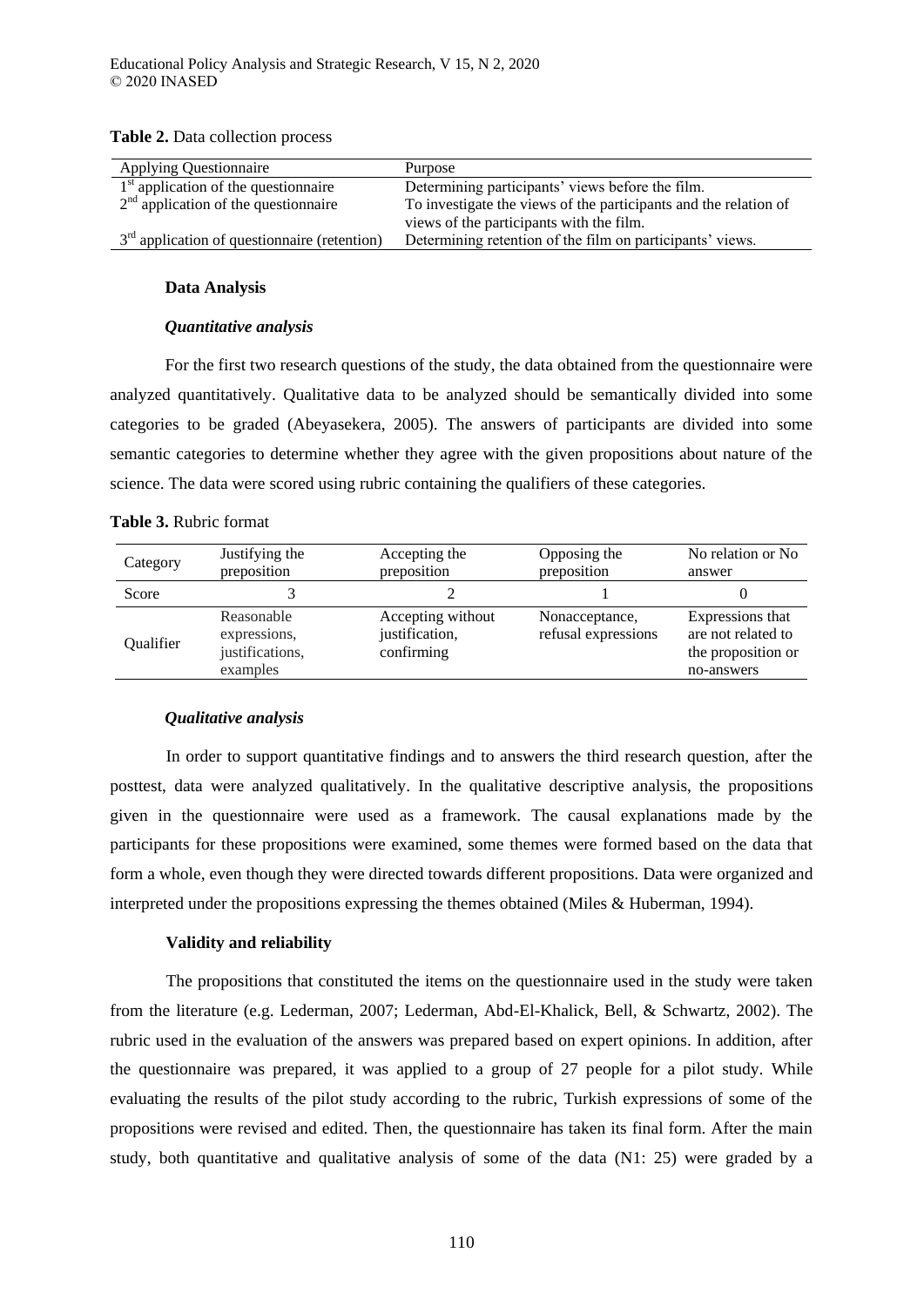different researcher. Following these two-independent evaluations, it was observed that there was a complete agreement on quantitative scoring and qualitative themes.

#### **Findings**

#### **Findings of the quantitative analysis**

In order to analyze the data, first descriptive statistical analysis was conducted to determine the inferential statistical analysis that will be used. The results of the descriptive statistics are shown in Table 4.

**Table 4.** Results of the descriptive analysis

|                 |         | <b>Statistics</b> |          |                       |
|-----------------|---------|-------------------|----------|-----------------------|
|                 |         | Pretest           | Posttest | <b>Retention Test</b> |
| $\mathbf N$     | Valid   | 72                | 72       | 72                    |
|                 | Missing | 0                 | 0        | $\theta$              |
| Mean            |         | 16.2917           | 17.1806  | 16.5139               |
| Median          |         | 16.5000           | 17.5000  | 17.0000               |
| Mode            |         | 17.00             | 18.00    | 17.00                 |
| Std. Deviation  |         | 1.84953           | 2.00230  | 1.92824               |
| <b>Skewness</b> |         | $-.058$           | $-.158$  | .178                  |
| Kurtosis        |         | $-.697$           | $-.802$  | $-.348$               |
| Minimum         |         | 13.00             | 13.00    | 13.00                 |
| Maximum         |         | 20.00             | 21.00    | 21.00                 |

As can be seen from Table 4; mean, median and mode scores of pretest, posttest and retention test are very close to each other. Also, skewness and kurtosis values are between +/-1. Therefore, it can be said that the scores show normal distribution (George & Mallery, 2001). Hence, the results can be compared by using parametric tests. In order to compare pretest, posttest, and retention test scores, paired-sample t-test is used. The results are shown in Table 5.

**Table 5.** Results of paired sample t-test for pretest and posttest

|        |              |                 | Paired Samples Test |          |    |                   |
|--------|--------------|-----------------|---------------------|----------|----|-------------------|
|        |              |                 | Paired Differences  |          |    |                   |
|        |              | Mean Difference | Std. Deviation      |          | df | $Sig. (2-tailed)$ |
| Pair 1 | $Pre - Post$ | -.88889         | 1.76472             | $-4.274$ |    | .000              |
| Pair 2 | Pre-Ret.     | $-.22222$       | 1.87813             | $-1.004$ | 71 | .319              |

According to Table 5, there is a significant difference between pretest and posttest scores in favor of the posttest (t=-4.274, p<.05). In other words, prospective science teachers' NOS scores have increased after watching the film. This result showed that the film affected PST's NOS views significantly. However, the difference between the pretest and retention test is not significant (t=- 1.004, p>.05). That is, there is no significant difference between the pretest and retention test. Hence, it can be said that the effect of the film is not retentive. After analyzing the total scores, the result of each preposition is analyzed in the following part.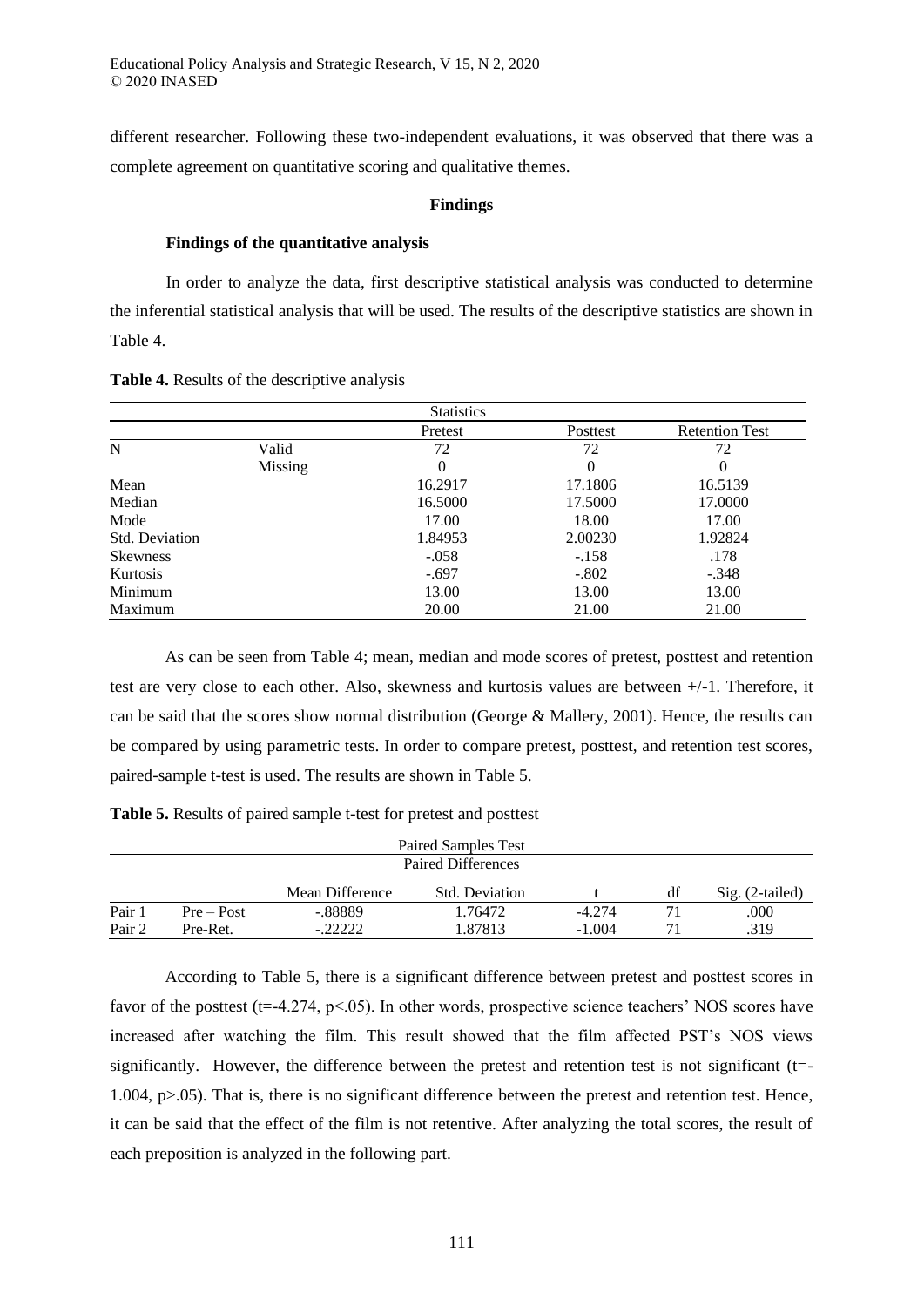## **Findings based on propositions**

# *Effect of the film*

Descriptive statistics obtained from each preposition in the questionnaire are analyzed. The results are shown in Table 6.

|        |                      | Mean | N  | Std. Deviation | Std. Error Mean |
|--------|----------------------|------|----|----------------|-----------------|
| Pair 1 | P1-Pre               | 2.63 | 72 | .659           | .078            |
|        | P <sub>1</sub> -Post | 2.82 | 72 | .484           | .057            |
| Pair 2 | P <sub>2</sub> -Pre  | 2.42 | 72 | .666           | .078            |
|        | P <sub>2</sub> -Post | 2.57 | 72 | .668           | .079            |
| Pair 3 | P <sub>3</sub> -Pre  | 1.49 | 72 | .605           | .071            |
|        | P <sub>3</sub> -Post | 1.65 | 72 | .715           | .084            |
| Pair 4 | P <sub>4</sub> -Pre  | 2.31 | 72 | .705           | .083            |
|        | P <sub>4</sub> -Post | 2.53 | 72 | .712           | .084            |
| Pair 5 | P <sub>5</sub> -Pre  | 2.22 | 72 | .587           | .069            |
|        | P <sub>5</sub> -Post | 2.72 | 72 | .481           | .057            |
| Pair 6 | P <sub>6</sub> -Pre  | 2.43 | 72 | .885           | .104            |
|        | P <sub>6</sub> -Post | 2.40 | 72 | .833           | .098            |
| Pair 7 | P7-Pre               | 2.81 | 72 | .597           | .070            |
|        | P7-Post              | 2.49 | 72 | .839           | .099            |

**Table 6.** Pre-test and post-test statistics of each preposition

**Table 7.** Pre-test and post-test comparisons of the prepositions

|        |                    | <b>Paired Differences</b> |                       |          |    |                   |  |
|--------|--------------------|---------------------------|-----------------------|----------|----|-------------------|--|
|        |                    | <b>Mean</b>               | <b>Std. Deviation</b> |          | df | $Sig. (2-tailed)$ |  |
| Pair 1 | $P1-Pre / P1-Post$ | $-.194$                   | .664                  | $-2.486$ | 71 | .015              |  |
| Pair 2 | $P2-Pre / P2-Post$ | $-.153$                   | .597                  | $-2.171$ | 71 | .033              |  |
| Pair 3 | $P3-Pre / P3-Post$ | $-.167$                   | .650                  | $-2.176$ | 71 | .033              |  |
| Pair 4 | P4-Pre / P4-Post   | $-.222$                   | .676                  | $-2.789$ | 71 | .007              |  |
| Pair 5 | $P5-Pre / P5-Post$ | $-.500$                   | .805                  | $-5.271$ | 71 | .000              |  |
| Pair 6 | $P6-Pre / P6-Post$ | .028                      | .712                  | .331     | 71 | .741              |  |
| Pair 7 | $P7-Pre / P7-Post$ | .319                      | .688                  | 3.937    | 71 | .000              |  |

When pretest averages of the participants are examined, it can be said that the NOS scores of the participants are high. However, there is a significant difference between the scores of propositions (P1. *Scientific knowledge has a changeable feature;* P2*. Scientific knowledge is based on experiment and observation;* P3. *Scientific knowledge has a subjective side;* P4. *Imagination and creativity have an impact on the production of scientific knowledge;* P5*. Scientific knowledge is affected by the social and cultural structure of the environment in which it is produced*) in favor of the posttest. In other words, the film has had a positive effect on these propositions. But for P7 (*Theories and laws in science are different types of scientific knowledge*), there is a significant difference between pre and posttest scores in the favor of pretest. This means the film had negatively affected participants' NOS views for this preposition. Also, there was no significant difference in the views of the participants for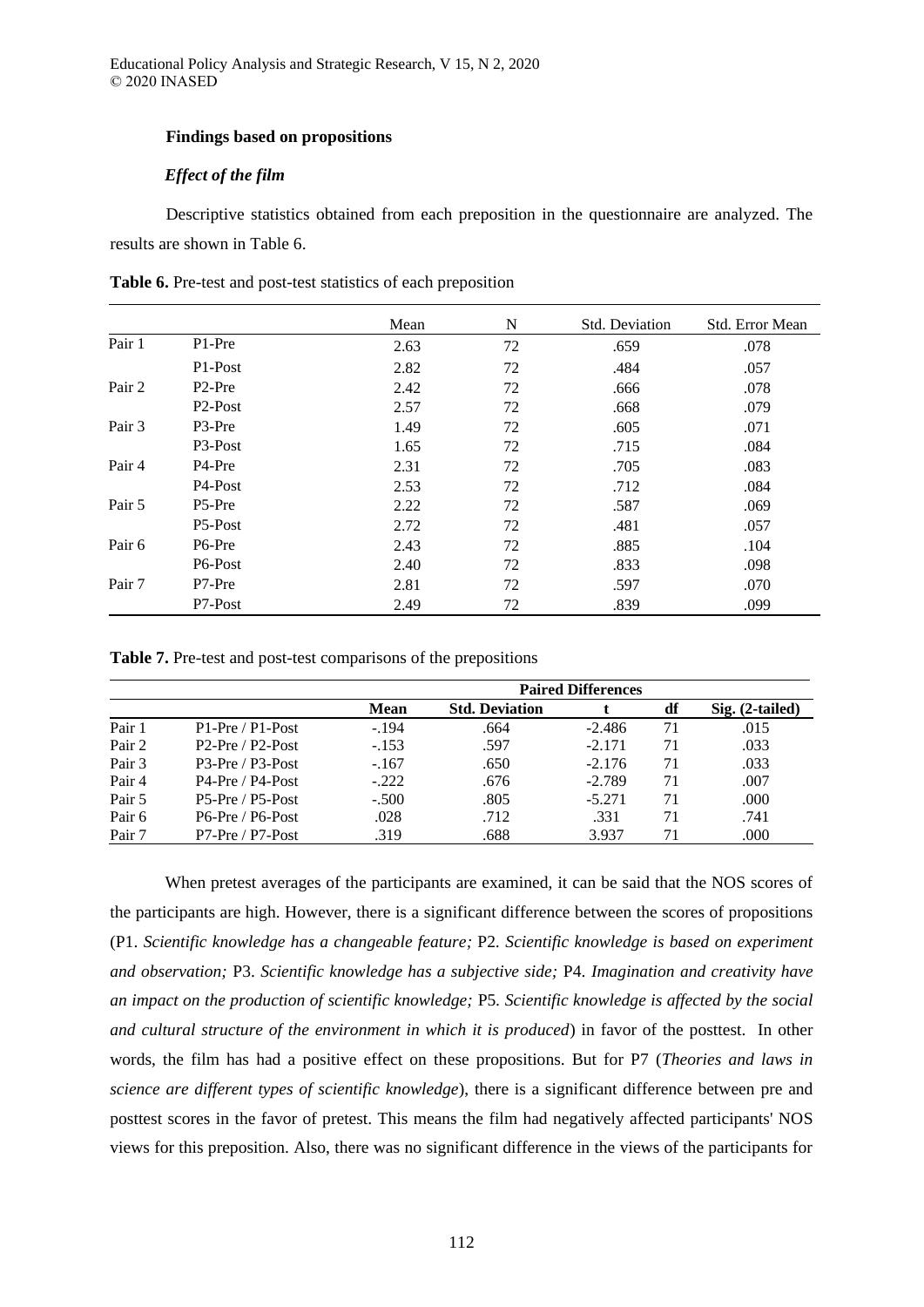P6 (*Observation and inference are different actions in science*). These results showed that the film affected most of the participants' views about NOS.

# **Retention**

In order to determine the retention of the effect of the film on the NOS views of prospective science teachers for each preposition, a retention test was applied one month after the posttest. The descriptive and inferential statistic results are given below.

|                |    |      | <b>Pretest</b> | <b>Retention Test</b> |         |  |
|----------------|----|------|----------------|-----------------------|---------|--|
|                |    | Mean | Std. D.        | <b>Mean</b>           | Std. D. |  |
| P <sub>1</sub> | 72 | 2.63 | 0.65           | 2.74                  | 0.53    |  |
| P <sub>2</sub> | 72 | 2.42 | 0.66           | 2.50                  | 0.73    |  |
| P <sub>3</sub> | 72 | 1.49 | 0.61           | 1.65                  | 0.70    |  |
| P4             | 72 | 2.31 | 0.71           | 2.39                  | 0.76    |  |
| P <sub>5</sub> | 72 | 2.22 | 0.59           | 2.44                  | 0.73    |  |
| P <sub>6</sub> | 72 | 2.43 | 0.89           | 2.32                  | 0.85    |  |
| P7             | 72 | 2.81 | 0.60           | 2.47                  | 0.82    |  |

**Table 8.** Descriptive statistics for retention test

| Table 9. Pre-test and retention test comparisons of the prepositions |  |  |  |  |  |  |
|----------------------------------------------------------------------|--|--|--|--|--|--|
|----------------------------------------------------------------------|--|--|--|--|--|--|

|        |                         | <b>Paired Differences</b> |                       |         |    |                   |  |
|--------|-------------------------|---------------------------|-----------------------|---------|----|-------------------|--|
|        |                         | <b>Mean</b>               | <b>Std. Deviation</b> | t       | df | $Sig. (2-tailed)$ |  |
| Pair 1 | $P1$ -pre / $P1$ -ret.  | $-.11$                    | .72                   | $-1.30$ | 71 | .20               |  |
| Pair 2 | P2- pre $/$ P2-ret.     | $-.08$                    | .67                   | $-1.06$ | 71 | .29               |  |
| Pair 3 | $P3$ - pre / $P3$ -ret. | $-.16$                    | .63                   | $-2.25$ | 71 | .03               |  |
| Pair 4 | $P4$ - pre / $P4$ -ret. | $-.08$                    | .75                   | $-.95$  | 71 | .35               |  |
| Pair 5 | $P5$ - pre / $P5$ -ret. | $-.22$                    | .97                   | $-1.95$ | 71 | .06               |  |
| Pair 6 | $P6$ - pre / $P6$ -ret. | .11                       | .70                   | 1.34    | 71 | .18               |  |
| Pair 7 | $P7-$ pre / $P7-$ ret.  | .33                       | .67                   | 4.21    | 71 | .00.              |  |

Although there was no significant difference between pretest and retention test in total scores, it is seen that the film had a retentive effect on P3. Although there is a significant difference between pretest and retention test for P7 propositions, this difference is in the favor of pretest. This means that negative effect of the film on participants' NOS views for this preposition is retentive. The film does not have a retentive effect on the prepositions P1, P2, P4, P5, and P6.

#### **Findings of the qualitative analysis**

The justifications made by the participants in the questionnaire were also analyzed qualitatively for supportive purposes. The following thematic propositions have been reached explaining the approaches of teacher candidates towards the reasons for changing their views. These propositions are aimed at the reasons for the views which are determined to change significantly as a result of quantitative analysis.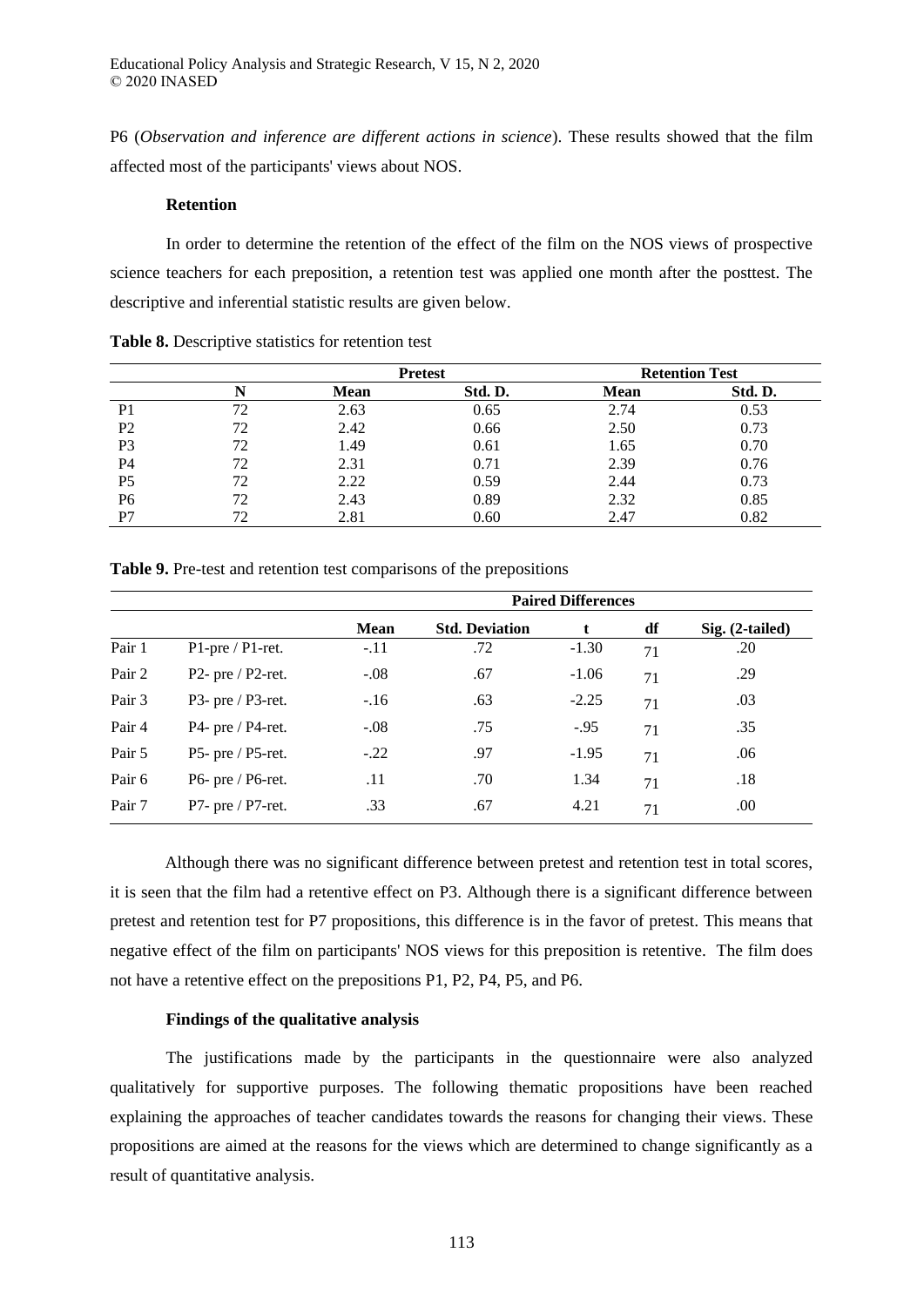## *Generation of the theory*

1. The history of a new theory emerges that scientific knowledge is open to change, and the most important indicators of the impact of imagination and creativity (P1 and P4).

According to almost all of the participants who changed their views; The reason Einstein wanted to put forward a new theory is that he imagined that the old knowledge was inadequate and that it should change.

*"Einstein recognizes a lack that he encounters in the old knowledge and thinks that new knowledge is needed. He daydreams and asks questions. In the end, he suddenly becomes enlightened, finding the mind ... He tests new scientific knowledge with his imagination and proposes a new one, completely replacing old knowledge "* (Q1)

# *Social environment*

2. One of the reasons behind the scientific reactions to a new scientific idea may be the sociocultural environment in which science is made and the commitment to the previous theory (P3 and P5).

According to the participants who changed their views in the desired direction, the reactions of British scientists who supported the old theory in the film stem from both their commitment to the old theory and the war between the two countries. This influenced Einstein's work.

*" he ilm reveals that some British scientists are opposed to Einstein's ideas, and it turns out that the son of the most opposed person died in battle. He reflects his anger on the Germans to Einstein. They remove Einstein's book from the library. However, Einstein is not satisfied with the situation "* (Q2)

# *Observation; testing the theory*

3. The test of the new idea in science shows that scientific knowledge is empirical (P2).

According to the participants, although Einstein's views have been criticized in advance, the fact that his theory has been tested by Edington shows that science must be based on observation.

*"I think that no matter how logical a scientific idea is produced; it should be corrected by experiment or observation. For example, the idea of Einstein's herpes in the film is accepted scientifically after the observation of Edington"* (Q3)

# *Verification and subsequent events*

4. If knowledge in science is initially a theory, it may eventually become a definitively acceptable law (P7).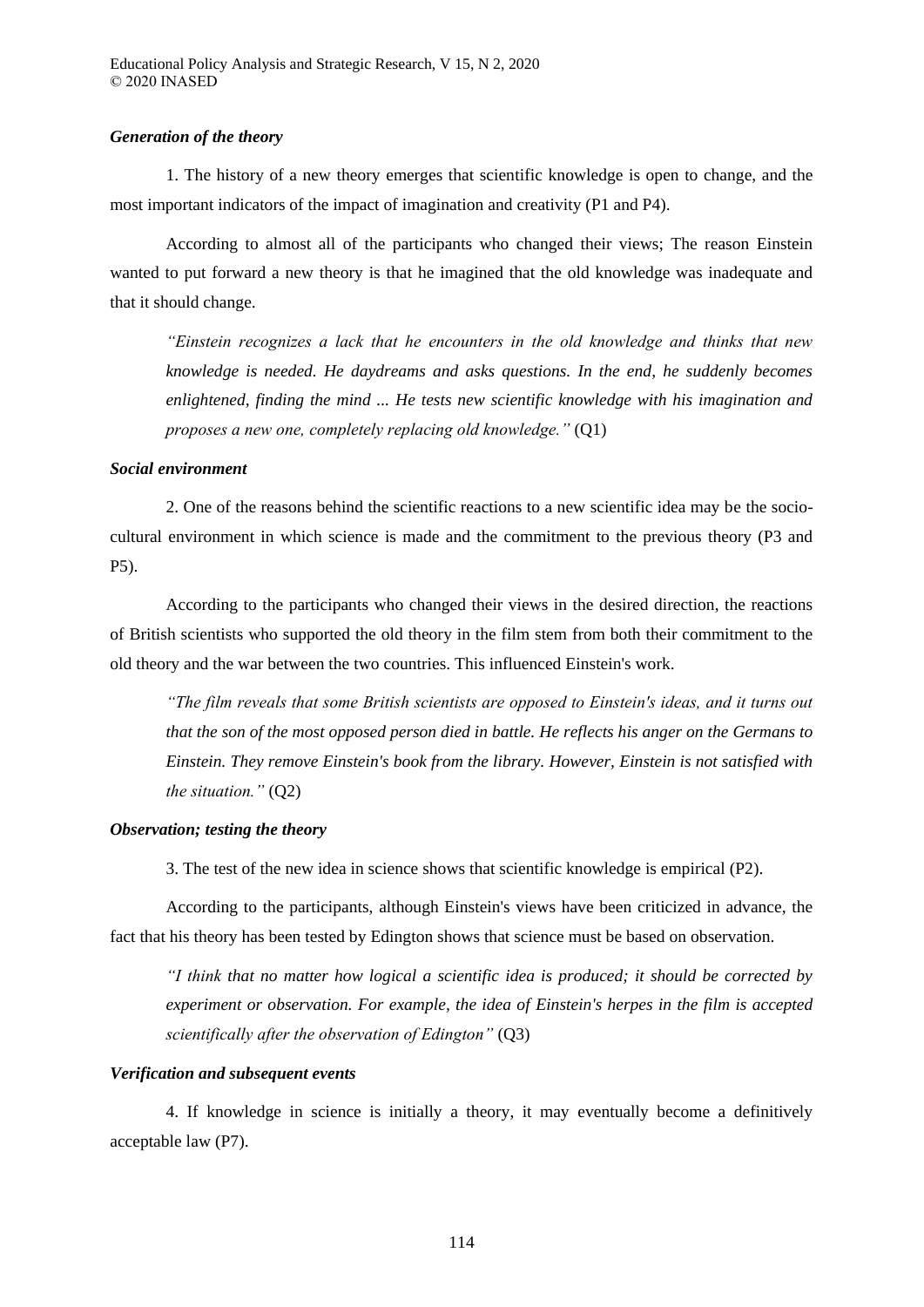According to the participant explanations for the only view (P7) that changed in an undesirable direction; In spite of those who react to Einstein, the fact that his theory aroused great influence in the world of science at the end of the film is an indication that scientific knowledge will ultimately come to an invariable form that everyone can accept.

*"Initially, Einstein's idea was a theory, which eventually became a more acceptable theory thanks to Edington. Recently (relativity) was confirmed. I think there will be something like the law in the future.*"  $(Q4)$ 

#### **Discussion**

The results showed that, although in the pretest, the participants' views were relatively high on the consensual aspects of the nature of science, the film caused significant and desired changes in the views of PST in terms of both total scores and propositions (P1, P2, P3, P4, P5). However, the quantitative results of the persistence test, which was performed approximately one month after the study, indicated that the persistence of the effect of the film is not significant. On the other hand, when the results of qualitative data obtained from the causal explanations of the participants are examined, it is seen that the opinions are based on the scenario of the film. Accordingly, some elements of the story in the scenario gave messages that are reasonable and unreasonable messages about the nature of science.

The findings of the study supported studies showing that media tools, especially films, can influence attitudes, understanding, perceptions, and views related to science (Laprise & Winrich, 2010; Sürmeli, 2012; Cavanaugh & Cavanaugh, 2004; Segall, 2002). In general, it can be stated that the film led to an increase in agreement on the views related to the understanding of the nature of science in an intended way. When the literature is examined, it is seen that this film is suggested. Kapucu (2016) emphasized in his philosophical analytical review, where he examined the scenario of this film in term of philosophy, that the film could be used for teaching the nature of science in certain dimensions. In another aspect, this study examines the messages this film gives to the audience rather than the researcher. Although the findings obtained in this study are not for formal education, they seem to support Kapucu (2016)'s prediction. However, the effect of the film was not significantly retentive. A possible reason for the decrease in the retention test may be different informal factors in this process. On the other hand, the negative effects of the film were also seen.

There may be three possible main reasons for the unintended changes in the views of participants. These are the way that film is used in the study, misconceptions of the participants and scenario quality. In studies where films are used in science teaching; it is stated that science fiction films can develop misunderstandings depending on the scripts of the films (Dhingra, 2003; Bixler, 2007; Barnett et al., 2006). Although the film used in this study is a documentary, it was filmed for a different purpose. The goal of the filmmakers is to inform the public about science or to portray it in a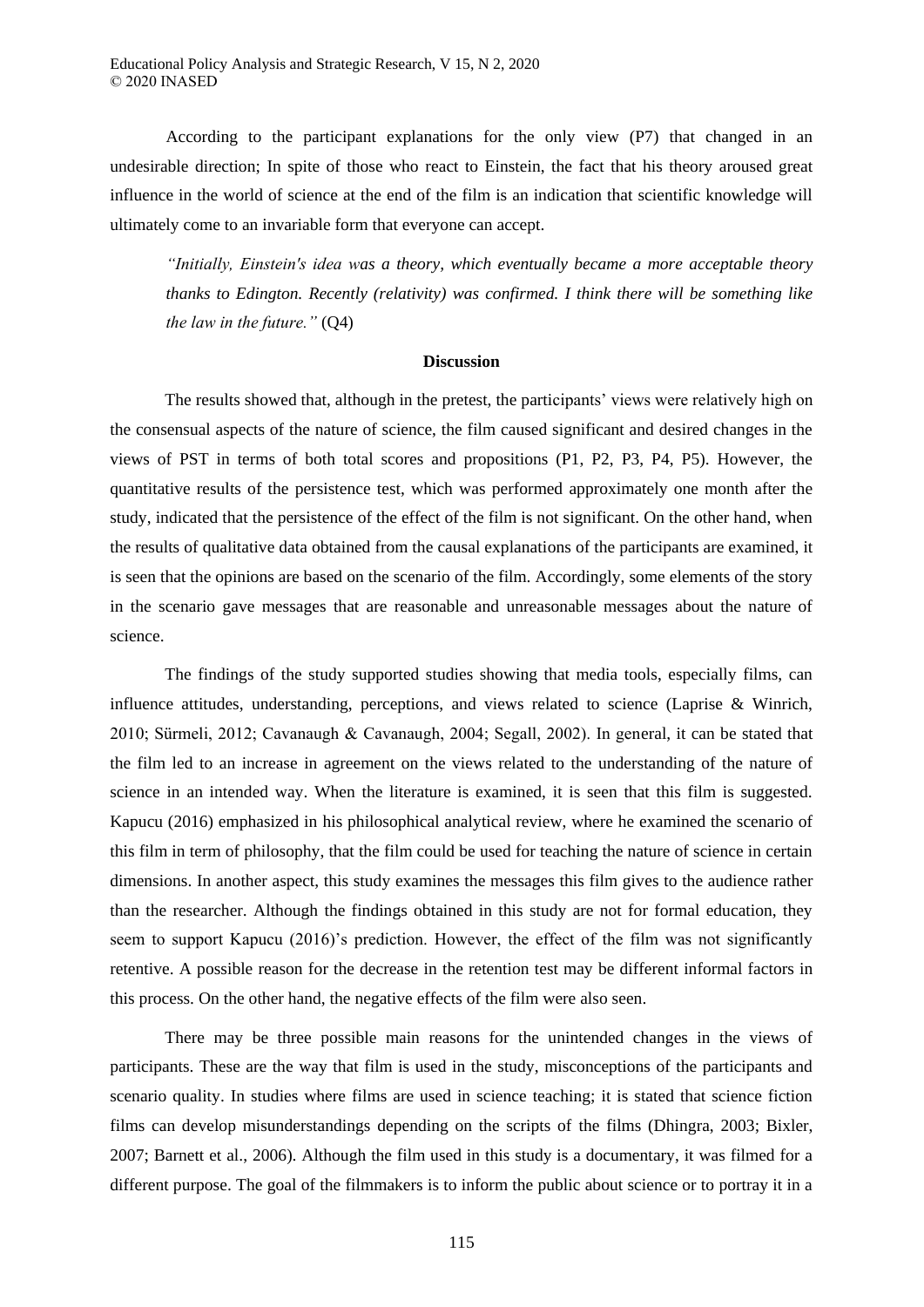funny and engaging way-not, to tell the truth of science (Logan, 2001). In this respect, while watching the film, participants were not directed for educational purposes. Therefore, it can be said that the participants received different messages from the same scenario.

Another important factor is the lack of prior knowledge of the participants related to the concepts of science. This effect is highly possible since there is no guidance in the film. The lack of prior knowledge of the participants related to some concepts (theory, hypothesis, etc.) may cause some myths (e.g. P7) of science (McComas, 1996; 1998)

Apart from the fictional character of the film scenario and possible pre-mythical assumptions/misconceptions of the participants, it can be said that there are possible limitations of the study that are effective in the results of the study. These limitations can be listed as; not watching the film in a teaching program or in a teaching environment, lack of discussions while watching the film, watching the film for the first time and some other factors in the process until retention test.

# **Conclusion and Recommendations**

In this context, findings provide some important clues in terms of the teaching of the nature of science. First of these is that it may be appropriate to use such historical approaches in the teaching of the nature of science in the context of a more structured method to avoid misleading subjective interpretations. This can also increase retention. For example, it is stated that the film may contribute especially in terms of conventional understandings of NOS in the activities prepared within the scope of some studies related to the nature of science (Özcan, 2013; Yenice, 2015).

However, it is difficult to say that this film is a good informally teaching tool, although it is recommended for the teaching of the nature of science. The results of this study show that some measures are necessary for the context of the use of the history of science. At best, it can be used by comparing with real historical sources. Hence, as Allchin (2003) expresses, many historical narratives are influential in myth formation and share a rhetorical myth architecture that misleads them. For this reason, we need a different history type that conveys the nature of science in a more effective way rather than have more history in science education. For history of science to be meaningful, the philosophy of science must be considered in the teaching process because the philosophy of science emerges spontaneously in the usual teaching environments (Matthews, 2015). The second clue is that if the concepts presented through combination of science and fiction have some wrong aspects, there can be seen unintended effects (Dhingra, 2003). Thus, combination of the use of films and the discussion environments of current teaching methods can give positive results.

These discussions about science lead students not only to understand concepts but also to develop their ability to think critically and analyze the world (Settlage & Southerland, 2007). Thirdly, it is also possible to give concepts related to the nature of science explicitly through films. This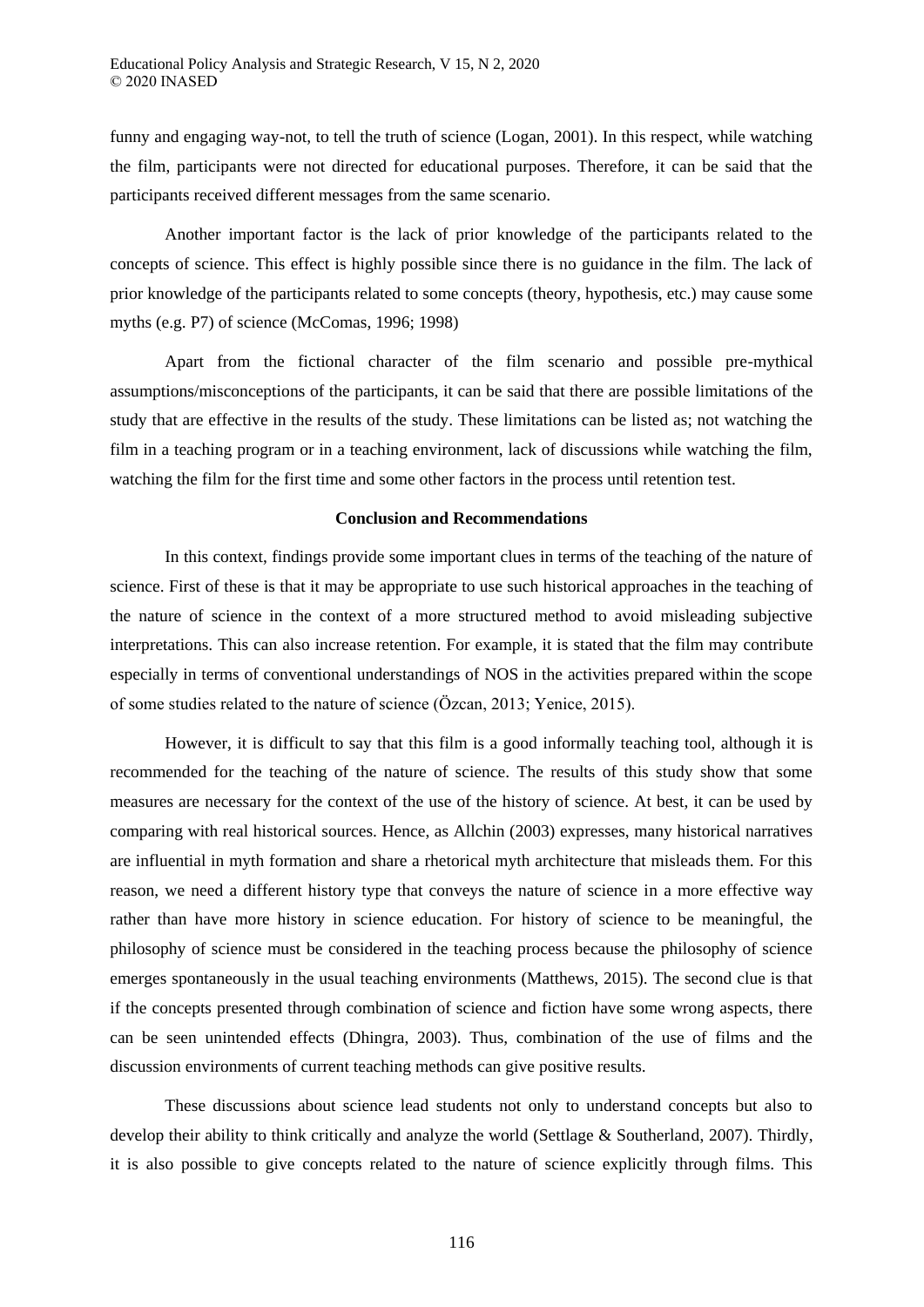approach can be used, similar to the integrated approach expressed by Niaz (2016), with the integration of a reflective approach (Duschl & Grandy, 2012) and the historical approach (Khishfe  $\&$ Abd-ElKhalick, 2002) in which films are used. Another important clue is that if NOS understandings are measured through agreeing or disagreeing with a given proposition, it may be misleading. To overcome this handicap, participants should be given opportunity to justify their argument and exemplify their point. Indeed, even in science fiction films, a proposed approach at this point is to discuss how certain scientific concepts are used in a story (Smith, Scott & Coskrey 1990). In summary, history of science has a unique value for understanding the nature of science. Therefore, the methods of using history of science in teaching environments should be appropriate to this value.

#### **References**

- Abd-El-Khalick, F., & Lederman, N. G. (2000a). Improving science teachers' conceptions of nature of science: A critical review of the literature. *International Journal of Science Education, 22*(7), 665-701. https://doi.org/10.1080/09500690050044044
- Abd-El-Khalick, F., & Lederman, N.G. (2000b). The influence of history of science courses on students' views of nature of science. *Journal of Research in Science Teaching, 37*(10), 1057-1095. https://doi.org/10.1002/1098-2736(200012)37:10<1057::AID-TEA3>3.0.CO;2-C
- Abd-El-Khalick, F., Bell, R. L., & Lederman, N. G. (1998). The nature of science and instructional practice: Making the unnatural natural. *Science Education, 82*(4), 417-436. https://doi.org/10.1002/(SICI)1098-237X(199807)82:4<417::AID-SCE1>3.0.CO;2-E
- Abeyasekera, S. (2005) Quantitative analysis approaches to qualitative data: why, when and how? In J.D. Holland & J. Campbell (Eds.), *Methods in development research; combining qualitative and quantitative approaches* (pp. 97-106). ITDG Publishing.
- Akerson V. L., & Volrich M.V. (2006). Teaching nature of science explicitly in a first-grade internship setting. *Journal of Research in Science Teaching, 43*(4), 377- 394. https://doi.org/10.1002/tea.20132
- Allchin, D. (2003). Scientific myth-conceptions. *Science Education, 87*, 329–351. https://doi.org/10.1002/sce.10055
- Allchin, D. (2017). Beyond the consensus view: whole science, *Canadian Journal of Science, Mathematics and Technology Education, 17*(1), 18-26. https://doi.org/10.1080/14926156.2016.1271921
- Aydemir, S., & Demirkan, O. (2018). Gender-aware media literacy training: a needs analysis study for prospective teachers. *Educational Policy Analysis and Strategic Research, 13*(1), 6-30. https://doi.org/10.29329/epasr.2018.137.1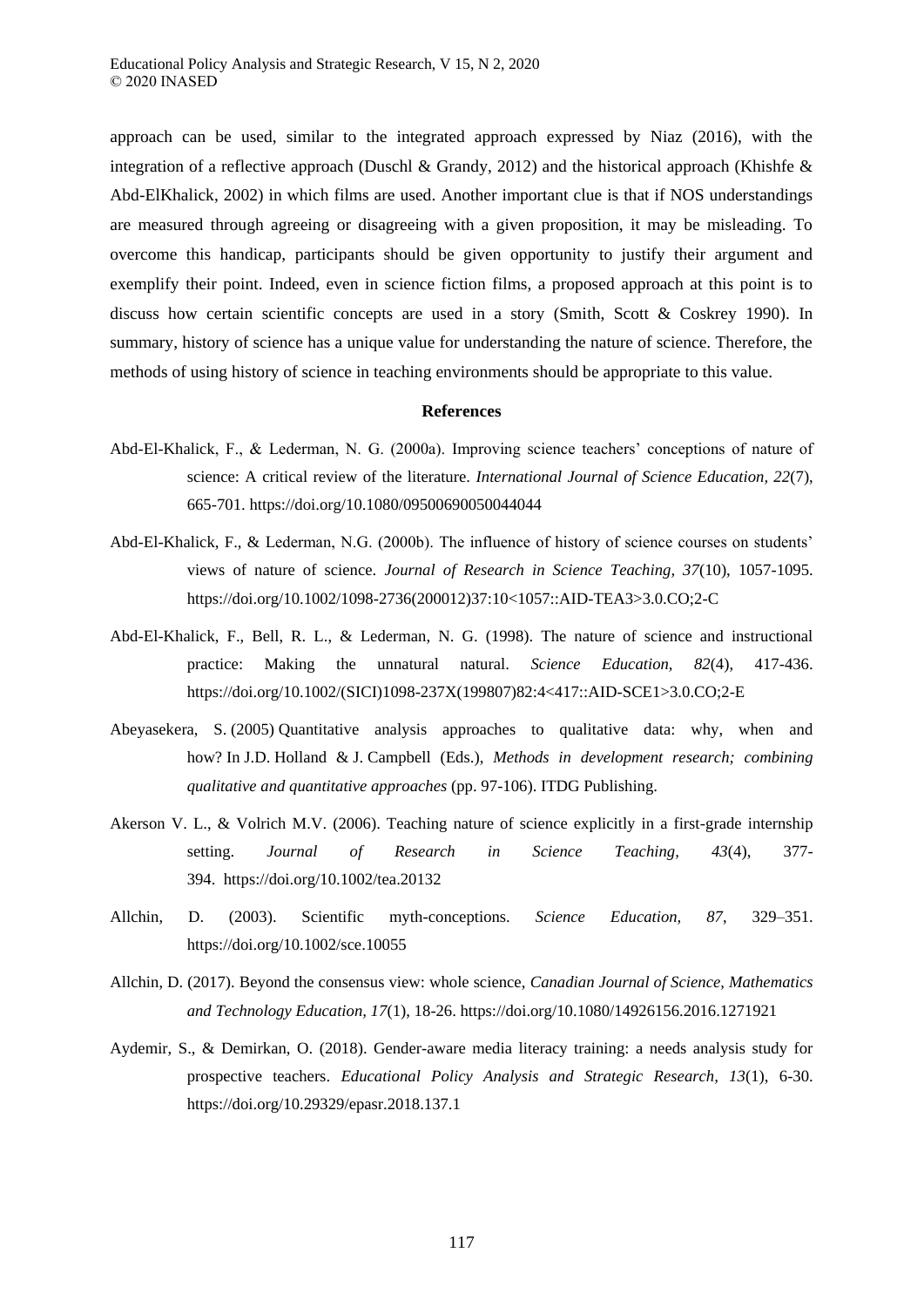- Barnett, M., Wagner, H., Gatling, A., Anderson, J., Houle, M., & Kafka, A. (2006). The impact of science fiction films on student understanding of science. *Journal of Science Education and Technology, 15*(2), 179-191. https://www.learntechlib.org/p/166420/.
- Brunner, J. L., & Abd-El-Khalick, F. (2020). Improving nature of science instruction in elementary classes with modified science trade books and educative curriculum materials. *Journal of Research in Science Teaching, 57*, 154-183. https://doi.org/10.1002/tea.21588
- Bixler, A. (2007). Teaching evolution with the aid of science fiction. *The American Biology Teacher, 69*(6), 337-340. https://doi.org/10.1662/0002-7685(2007)69[337:TEWTAO]2.0.CO;2
- Çakmakcı, G. (2017). Using video vignettes of historical episodes for promoting pre-service teachers' ideas about the nature of science. *Science Education International, 28(1)*,7-29.
- Celebi, M.C., & Copur, K.D. (2019). The relationship between media literacy levels and problem solving skills of secondary school teachers - the case of Nigde province. *Educational Policy Analysis and Strategic Research, 14*(4), 237-255. https://doi.org/10.29329/epasr.2019.220.14
- Cavanaugh, T.W., & Cavanaugh, C. (2004). *Teach science with science fiction films: A guide for teachers and library media specialist.* Linworth Publishing, Inc.
- Creswell, J. W., & Plano Clark, V. L. (2011). *Designing and conducting mixed methods research* (2nd ed.). Sage.
- Creswell, J. W. (2003). *Research design: Qualitative, quantitative, and mixed methods approaches* (2nd ed.). Sage.
- Creswell, J.W. (2006). *Understanding mixed methods research*, (Chapter 1). http://www.sagepub.com/upm-data/10981\_Chapter\_1.pdf
- Dhingra, K. (2003). Thinking about television science: How students understand the nature of science from different program genres. *Journal of Research in Science Teaching, 40*(2), 234–256. https://doi.org/10.1002/tea.10074
- Duschl, R., & Grandy, R. (2012). Two views about explicitly teaching nature of science. *Science & Education, 22,* 2109-2139. http://www.bu.edu/hps-scied/files/2012/10/Duschl-HPS-Two-Views-on-Explicitly-Teaching-NoS.pdf
- George, D., & Mallery, P. (2001). *SPSS for windows. step by step*. A Pearson Education Company*.*
- Greene, J. C., Caracelli, V. J., & Graham, W. F. (1989). Toward a conceptual framework for mixed method evaluation designs. *Educational Evaluation and Policy Analysis, 11*(3), 255– 274. http://www.jstor.org/stable/1163620
- Hodson, H., & Wong, S.L. (2017). Going beyond the consensus view: broadening and enriching the scope of nos-oriented curricula, *Canadian Journal of Science, Mathematics and Technology Education, 17*(1), 3-17. https://doi.org/10.1080/14926156.2016.1271919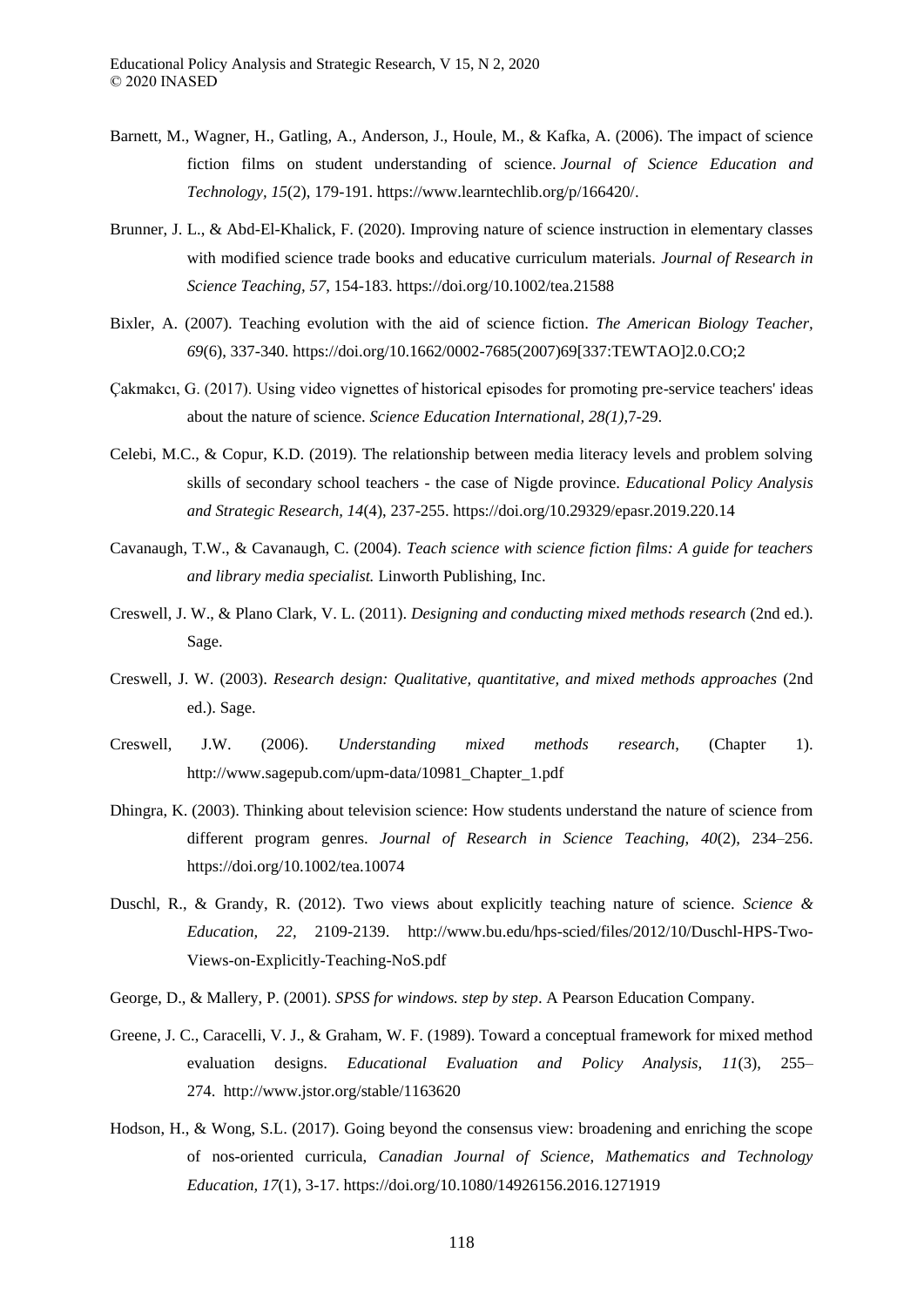- Irzik, G., & Nola, R. (2011). A family resemblance approach to the nature of science for science education. *Science & Education, 20(*7-8), 591-607. http://doi.org/10.1007/s11191-010-9293-4
- Jarvie, I. C. (1970). *Movies and society*. Basic Books, Inc. https://anthrosource.onlinelibrary.wiley.com/doi/pdf/10.1525/aa.1972.74.6.02a00170
- Johnson, B., & Turner, L. A. (2003). Data collection strategies in mixed methods research. In A. Tashakkori & C. Teddlie (Eds.), *Handbook of mixed methods in social and behavioural research* (pp. 297-319). Sage.
- Kapucu, S.M. (2016). An examination of the documentary film "Einstein and Eddington" in terms of nature of science themes, philosophical movements, and concepts. *International Journal of Progressive Education, 12*(2), 34-46. http://www.inased.org/v12n2/ijpev12n2.pdf
- Kavak, N., Tufan, Y., & Demirelli, H. (2006). Fen-teknoloji okuryazarlığı ve informal fen eğitimi: gazetelerin potansiyel rolü. *GÜ, Gazi Eğitim Fakültesi Dergisi 26*(3), 17-28. http://www.gefad.gazi.edu.tr/tr/issue/6752/90787
- Khishfe, R., & Abd-El-Khalick, F. S. (2002). Influence of explicit and reflective versus implicit inquiryoriented instruction on sixth graders' views of nature of science. *Journal of Research in Science Teaching, 39*(7), 551–578. https://doi.org/10.1002/tea.10036
- Laprise, S., & Winrich, C. (2010). The impact of science fiction films on student interest in science. *Journal of College Science Teaching, 40*(2),45-49.
- Lederman, N. G. (1992). Students' and teachers' conceptions of the nature of science: A review of the research. *Journal of Research in Science Teaching, 29*(4), 331-359. https://doi.org/10.1002/tea.3660290404
- Lederman, N. G. (2007). Nature of science: past, present, and future. In S. K. Abell & N. G. Lederman (Eds.), *Handbook of research on science education* (pp. 831-879). Lawrence Erlbaum Associates.
- Lederman, N.G., Abd-El-Khalick, F., Bell, R.L., & Schwartz, R. (2002). Views of nature of science questionnaire: Toward valid and meaningful assessment of learners' conceptions of nature of science. *Journal of Research in Science Teaching, 39*, 497-521. https://doi.org/10.1002/tea.10034
- Lewenstein, B. (1995). Science and the media. In S. Jasanoff, G. E. Markle, J. C. Peterson, & T. Pinch (Eds), *Handbook of science and technology studies* (pp. 343-360). Sage. https://doi.org/10.4135/9781412990127
- Lin, H., & Chen, C. (2002). Promoting preservice chemistry teachers' understanding about the nature of science through history. *Journal of Research in Science Teaching, 39*(9), 773–792. https://doi.org/10.1002/tea.10045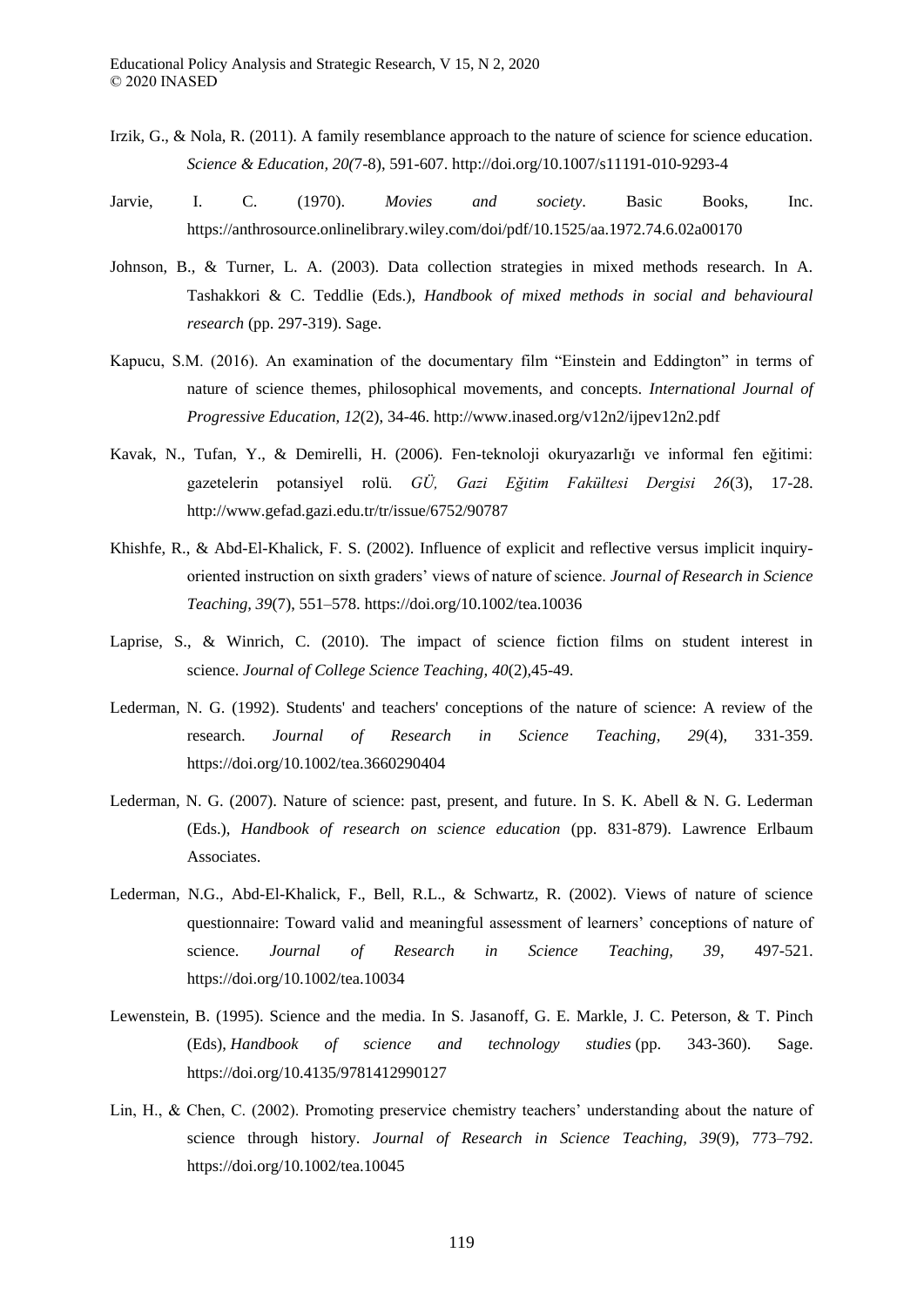- Logan, R. A. (2001). Science mass communication. *Science Communication, 23*(2), 135– 163. http://journals.sagepub.com/toc/scxb/23/2
- Marsick, V. J., & Watkins, K. (1990). *Informal and incidental learning in the workplace*. London and New York: Routledge.
- Martin, P. (Director). (2008). *Einstein and Eddington*. UK: BBC. https://www.bbc.co.uk/programmes/b00ft62c
- Matthews, M.R. (2015). *Science teaching: the contribution of history and philosophy of science* (20th anniversary revised and expanded edition). Routledge
- McComas W.F. (1998) The Principal elements of the nature of science: dispelling the myths. In W.F. McComas (Ed.), *The nature of science in science education* (pp. 53-70). Science & Technology Education Library, vol 5. Springer. https://doi.org/10.1007/0-306-47215-5\_3
- McComas, W. F. & Olson, J. K. (2000). International Science Education Standards documents. In W.F. McComas (Ed.), *The nature of science in science education rationales and strategies* (pp 41- 52). Kluwer Academic Publishers.
- McComas, W. F. (1996). Ten myths of science: re-examining what we think we know about the nature of science. *School Science and Mathematics, 96,* 10–16. https://doi.org/10.1111/j.1949- 8594.1996.tb10205.x
- McComas, W.F., Clough, M.P., & Almazroa, H. (1998). The role and character of the nature of science in science education. In W.F. McComas (Ed.), *The Nature of science in science education: rationales and strategies* (pp. 3-39). Kluwer Academic Publishers.
- Miles, M. B., & Huberman, A.M. (1994). *Qualitative data analysis: an expanded sourcebook*. (2nd ed.). Sage.
- Ministry of Turkish National Education [MoNE], (2006). *İlköğretim fen ve teknoloji dersi (6,7. ve 8. sını lar ğretim programı* Millî Eğitim Bakanlığı Yayınları
- Ministry of Turkish National Education [MoNE], (2018). *Fen bilimleri dersi ğretim programı* Millî Eğitim Bakanlığı Yayınları
- National Research Council. [NRC], (2013) *Next generation science standards: for states, by states.* The National Academies Press. https://doi.org/10.17226/18290.
- National Science Foundation, [NSF]. (2000). *Indicators: Science and Engineering 2000.* Washington. National Science Foundation.
- Niaz, M. (2016). History and philosophy of science as a guide to understanding nature of science. *Revista Cientí ica, 24,* 7-16. http://doi.org/10.14483/udistrital.jour.RC.2016.24.a1